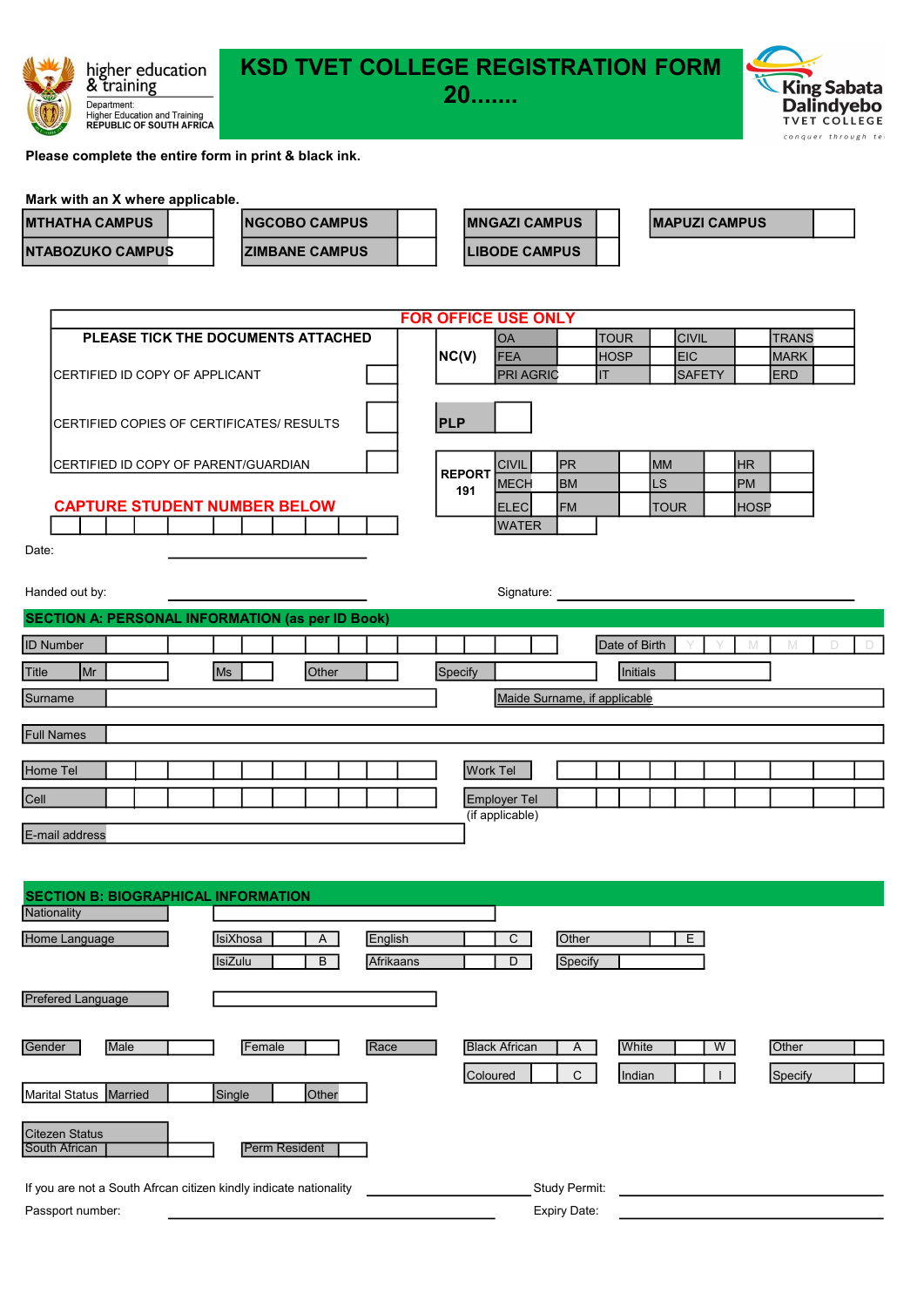| <b>SECTION C: SCHOOL LEAVING DETAILS</b>                                                                              |                                                                                                  |
|-----------------------------------------------------------------------------------------------------------------------|--------------------------------------------------------------------------------------------------|
| Last school Attended                                                                                                  | Highest Grade Passed                                                                             |
| Matric Date                                                                                                           | Grade 10<br>Grade 11<br>Grade 12                                                                 |
|                                                                                                                       |                                                                                                  |
| NB : Please attach a copy of your academic results or school report and I.D.Copy                                      |                                                                                                  |
| Previous Year Activity                                                                                                |                                                                                                  |
| At this TVET College                                                                                                  | Other TVET College                                                                               |
| University                                                                                                            | <b>Technical College</b>                                                                         |
| Technikon<br>Unemployed                                                                                               | <b>AET College</b><br>Secondary School                                                           |
| <b>Foreign Education</b>                                                                                              | Working                                                                                          |
| <b>SECTION D: STUDENT ADDRESS</b>                                                                                     |                                                                                                  |
| Home Address                                                                                                          | <b>Postal Address</b>                                                                            |
|                                                                                                                       |                                                                                                  |
| Town                                                                                                                  | Town                                                                                             |
| Province                                                                                                              | Province                                                                                         |
|                                                                                                                       |                                                                                                  |
| Postal Code                                                                                                           | Postal Code                                                                                      |
| Address while studying (not a PO Box)                                                                                 |                                                                                                  |
|                                                                                                                       |                                                                                                  |
|                                                                                                                       |                                                                                                  |
|                                                                                                                       |                                                                                                  |
| <b>SECTION E: DISABILITIES/SPECIAL NEEDS</b>                                                                          |                                                                                                  |
| Mark with an X where applicable.<br>Blind<br>Deaf<br>Epilepsy<br>Specific learning disability<br>Psychiatric disorder | Deaf-Blind<br>Hearing impared<br>Communication<br>Physical disability<br>Intellectually disabled |
| <b>Partially Sighted</b>                                                                                              | Other, please Specify                                                                            |
| Allergies/ Health Problems                                                                                            |                                                                                                  |
| Contact Person incase of emergency                                                                                    | Contact No                                                                                       |
| Dr Name<br><b>Medical Aid</b>                                                                                         | Dr Tel<br><b>Medical Aid Number</b>                                                              |
| Medical Aid Main Member                                                                                               |                                                                                                  |
|                                                                                                                       |                                                                                                  |
| <b>SECTION F: INFORMATION OF PARENT / GUARDIAN</b>                                                                    |                                                                                                  |
| (PARENT/GUARDIAN/EMPLOYER/STUDENT/INSTIUTION)                                                                         |                                                                                                  |
| Surname and Name                                                                                                      | Relationship                                                                                     |
| <b>Residentiall Address</b>                                                                                           |                                                                                                  |
|                                                                                                                       | Cell                                                                                             |
| Postal Code                                                                                                           | <b>Work Tel</b>                                                                                  |
| Occupation                                                                                                            |                                                                                                  |
|                                                                                                                       | Day Tel                                                                                          |

Please Attach ID Copy (Parent/Guardian)

Are you applying for hostel Yes Yes No

If Yes, please request hostel appication form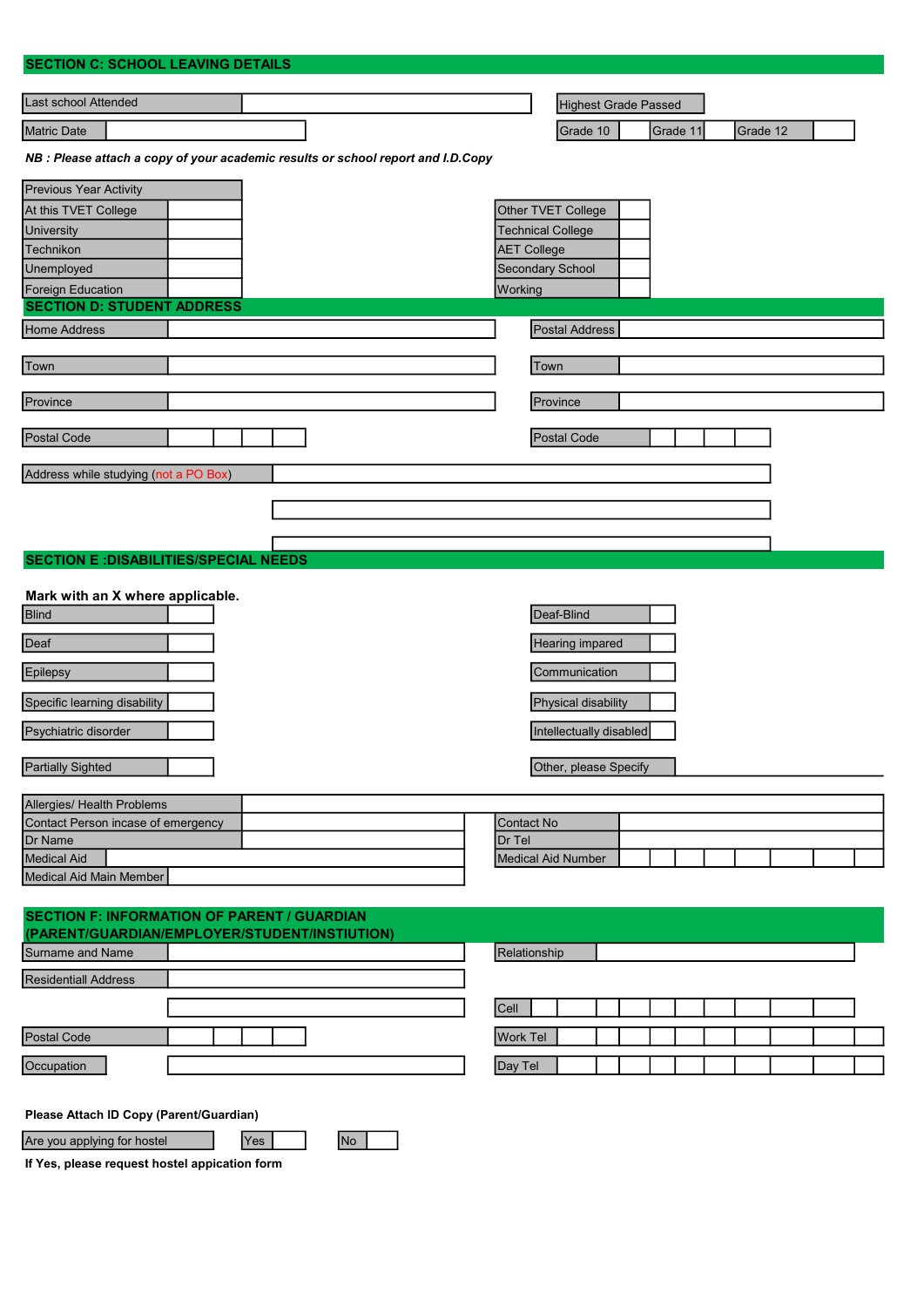### CTION G: CONDITIONS

- A student may not damage or interfere with the property of the College and others including students, staff and members of the public on the College premises;
- In that case the student will be held liable for any damage.
- A student is responsible for the care and safe keeping of all the resources (books, tools, and learning material) and equipments that are issued to him/her for his/her training.
- No firearms, traditional weapons of any kind allowed on the College premises.
- A student's general behavior should at all times not discredit the College reputation.
- The College has a right to, at any time, without warning; order a search for illegal substances by the staff, security, police or a relevant section at the South African Police Services.
- A student to inform the Campus Management/ registration unit in writing of any change in residential or postal addresses.
- A student will always readily and willingly without hesitation produce his/her student card on request.
- Students will obey all reasonable instructions given to him/her by any member of the academic or administrative staff of the College.
- All cellular phones must be switched off during lecturers.
- The College is not responsibility for any stolen goods.
- Smoking and drinking of alcohol is prohibited inside and at the entrances of the College buildings, where a distance of at least 10m from the entrance must be maintained.
- Right of Admission to the College is Reserved.

## Signature:

| Student                          | <b>Date</b> |
|----------------------------------|-------------|
| ON HE DECLAPATIONS<br><b>SEC</b> |             |
|                                  |             |

I HEREBY DECLARE:

- That the particulars furnished by me above in this application form are true and correct;
- That I undertake as registered student of the College to abide by all the rules and regulations of the KSD TVET College, including any amendments thereto and any substituitions thereof; that I undertake to pay all class fees as per the fee structure of the college;
- That 80% class attendance in all subjects is required at KSD TVET College for admission to exams and a term mark of 40% for Report 191 subject & for NCV subjects as per DHET Policies;
- That I undertake to let the College know of any changes to the information above, within 14 days after registration;
- That it is my responsibility to confirm exam dates;
- That it is my responsibility to make inquiries about my results (when it is available).

Signature:

Student Date

## Signature:

**Parent/ Guardian Date Contract Contract Contract Contract Contract Contract Contract Contract Contract Contract Contract Contract Contract Contract Contract Contract Contract Contract Contract Contract Contract Contract C** 

## SECTION I: ADMISSION DETAILS ( OFFICE USE ONLY)

## LECTURER USE ONLY

## PLEASE WRITE THE QUALIFICATION AND SUBJECTS TO BE ENROLLED FOR:

**QUALIFICATION** 

| <b>SUBJECTS FOR (NCV)</b> |  |  |  |  |  |
|---------------------------|--|--|--|--|--|
|                           |  |  |  |  |  |
|                           |  |  |  |  |  |
|                           |  |  |  |  |  |
|                           |  |  |  |  |  |
|                           |  |  |  |  |  |
|                           |  |  |  |  |  |
|                           |  |  |  |  |  |
|                           |  |  |  |  |  |

Lecturer Signature Date

## SUBJECTS FOR PLP

Signature: HOD/ Senior Lecturer Date

| Lecturer Signiture                                  | Date      |               | <b>Signiture: Data Capturer</b>  | Date |
|-----------------------------------------------------|-----------|---------------|----------------------------------|------|
| SECTION J: VERIFICATION CHECKLIST (OFFICE USE ONLY) |           |               |                                  |      |
|                                                     | Signature | <b>I</b> Date | <b>CAMPUS MANAGER/ HOD STAMP</b> |      |
| Form Checked                                        |           |               |                                  |      |
| Student number captured                             |           |               |                                  |      |
| Form Completed in full                              |           |               |                                  |      |
| <b>Comments</b>                                     |           |               |                                  |      |

SUBJECTS FOR REPORT 191

Lecturer Signature **Date**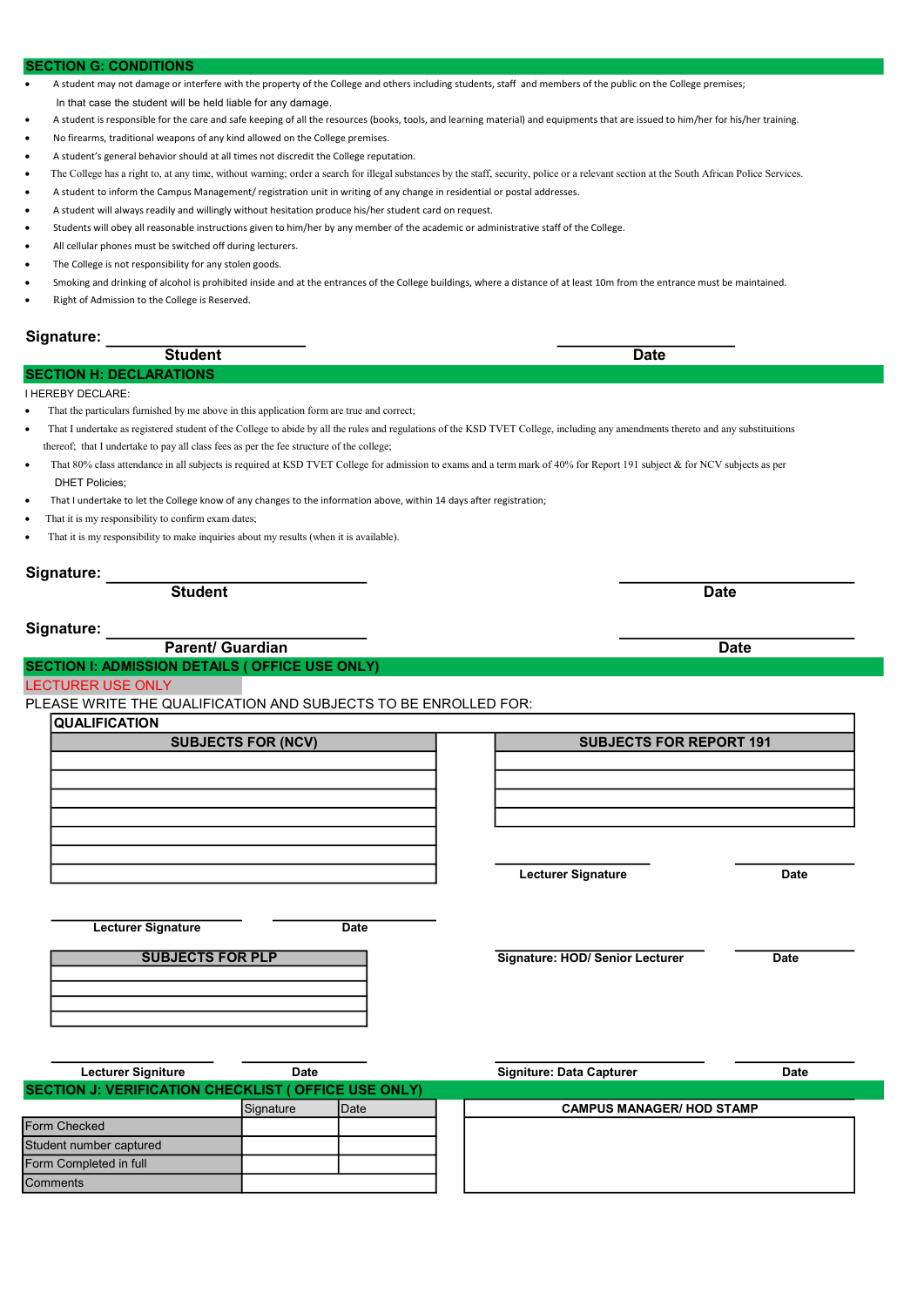## KSD TVET COLLEGE REGISTRATION FORM 20.......



A Technical Vocational Education and Training centre of excellence.



Our mission is to produce market ready graduates through quality teaching, learning, training and innovation.

## COLLEGE ACCOUNT DETAILS:

ACCOUNT NAME: KING SABATA DALINDYEBO TVET COLLEGE BANK: FIRST NATIONAL BANK BRANCH: MTHATHA WE SALEM THE CHILIBE INTERNATION AND REFERENCE: (STUDENT THE CHILIBE INTERNATION ON THE CHILIBE ON THE CHILIBE ON THE CHILIBE ON THE CHILIBE ON THE CHILIBE ON THE CHILIBE ON THE CHILIBE ON THE CHILIBE ON THE CHILIBE ON THE

## IMPORTANT

This form should be accompanied by the following: ation and Training centre of excellence.<br>
dy graduates through quality teaching, learning,<br>
g and innovation.<br>
IMPORTANT<br>
s form should be accompanied by the following:<br>
- Certified copy of your school leaving results<br>
- C Vertical Collection Controllery of Marine Controllery<br>
19 Strategies and innovation.<br>
19 Strategies and innovation.<br>
19 Strategies Companied by the following:<br>
Certified copy of your school leaving results<br>
20 Certified co -Certified copy of you parent/legal guardian ACCOUNT NUMBER: 62658038578 **ACCOUNT NUMBER: 62658038578 Account** 

(DO NOT BRING CASH TO THE COLLEGE)

## NB: PLEASE READ THE GUIDELINES AND INFORMATION OVERLEAF BEFORE COMPLETING THE FORM.

## Administration Centre Libode Campus Mngazi Campus Mapuzi Campus Zimbane Campus

 $\overline{\phantom{a}}$  $\overline{\phantom{a}}$  $\overline{\phantom{a}}$  $\overline{\phantom{a}}$ 

 $\overline{\phantom{a}}$ 

 $\overline{\phantom{a}}$ 

Mthatha, 5099 Contact:047 555 7941 Contact:047 555 7944 Contact: 047 575 9044 Contact:047 537 4901 Private Bag x 5011 Mthatha, 5099

R61 Queenstown Road **R61 Port St Johns Road** Mgwenyana A/A Coffee Bay Road Zimbane A/A Cicira Village Libode, 5160 Libode,5160 Mqanduli, 5080 Mthatha, 5099

Contact: 047 505 1000 **Mthatha Campus** Ntabozuko Campus Ngcobo Campus R61 Queenstown Road C/O Madwaleni Queenstown Road

Cicira Village **Gusi A/A** Idutywa Junction Mthatha , 5099 Elliotdale, 5070 Ngcobo, 5050

Contact: 047-505 1000 Contact: 047 576 9469 Contact: 047 548 1467

## "A leading institution which provides high quality programmes responsive to South Africa's socio-economic development needs"